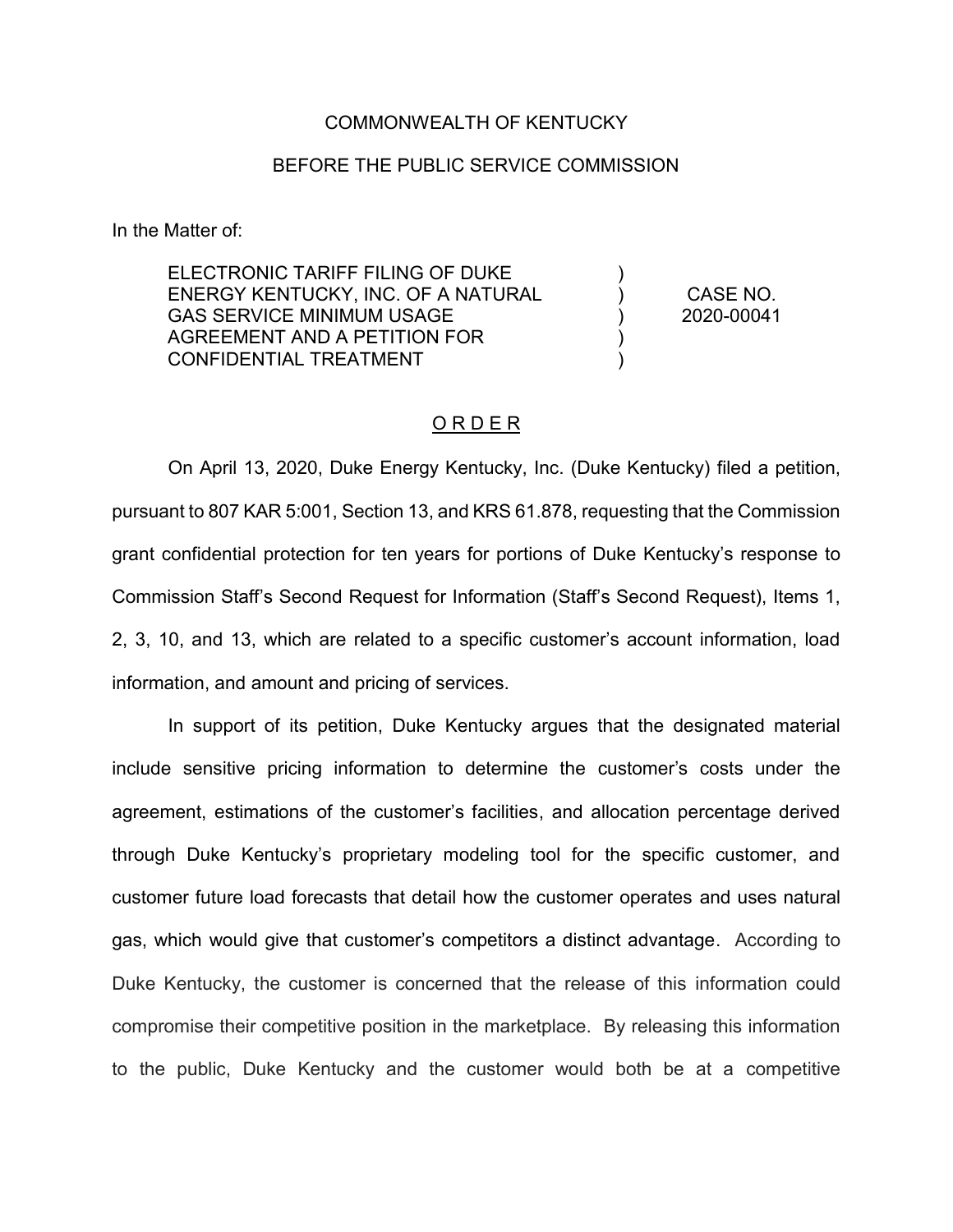disadvantage. Duke Kentucky contends that potential vendors would know what Duke Kentucky forecasts as its costs for projects and potentially adjust its bids on future projects based upon that information. Also, Duke Kentucky argues that competitors of the customer would have access to the customer's forecasted Ioad. Duke Kentucky explained that it entered into a nondisclosure agreement with the customer to keep their identity and load information confidential, and that the designated material is generally recognized as confidential and proprietary in the gas industry.

Having considered the petition and the material at issue, the Commission finds that the designated material is generally recognized as confidential or proprietary; it therefore meets the criteria for confidential treatment and is exempted from public disclosure pursuant to 807 KAR 5:001, Section 13, and KRS 61.878(1)(c)(1).

Commission findings are based upon application of KRS 61.878(1)(c)(1) and are not in anyway based on the alleged nondisclosure agreement between Duke Kentucky and any of its customers.

IT IS THEREFORE ORDERED that:

1. Duke Kentucky's April 13, 2020 petition for confidential treatment is granted.

2. The designated material granted confidential treatment by this Order shall not be placed in the public record or made available for public inspection for ten years or until further Order of this Commission.

3. Use of the designated material granted confidential treatment by this Order in any Commission proceeding shall comply with 807 KAR 5:001, Section 13(9).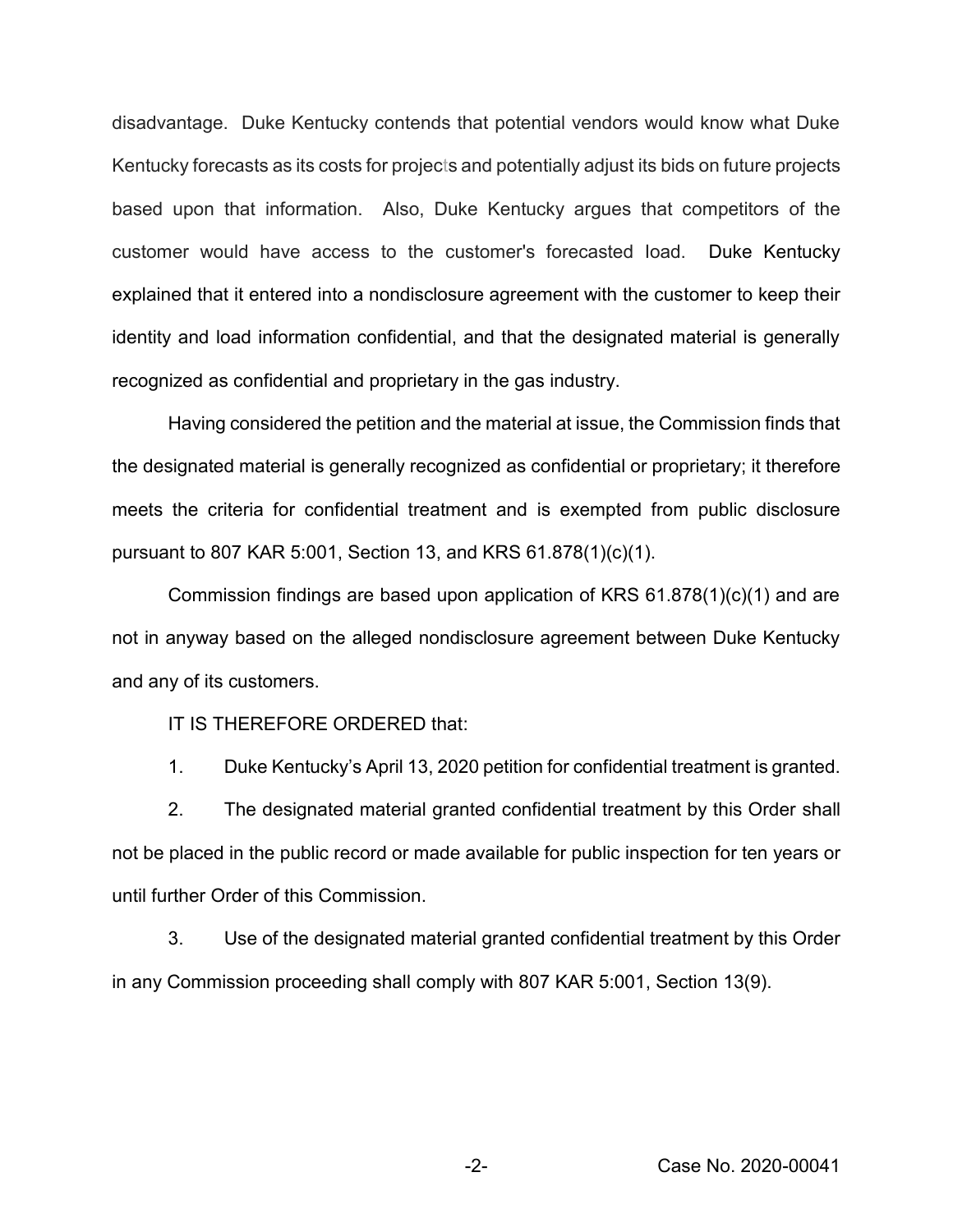4. Duke Kentucky shall inform the Commission if the designated material granted confidential treatment by this Order becomes publicly available or no longer qualifies for confidential treatment.

5. If a nonparty to this proceeding requests to inspect the materials granted confidential treatment by this Order and the period during which the material has been granted confidential treatment has not expired, Duke Kentucky shall have 30 days from receipt of written notice of the request to demonstrate that the material still falls within the exclusions from disclosure requirements established in KRS 61.878. If Duke Kentucky is unable to make such demonstration, the requested material shall be made available for inspection. Otherwise, the Commission shall deny the request for inspection.

6. The Commission shall not make the requested material available for inspection for 30 days from the date of service of an Order finding that the material no longer qualifies for confidential treatment in order to allow Duke Kentucky to seek a remedy afforded by law.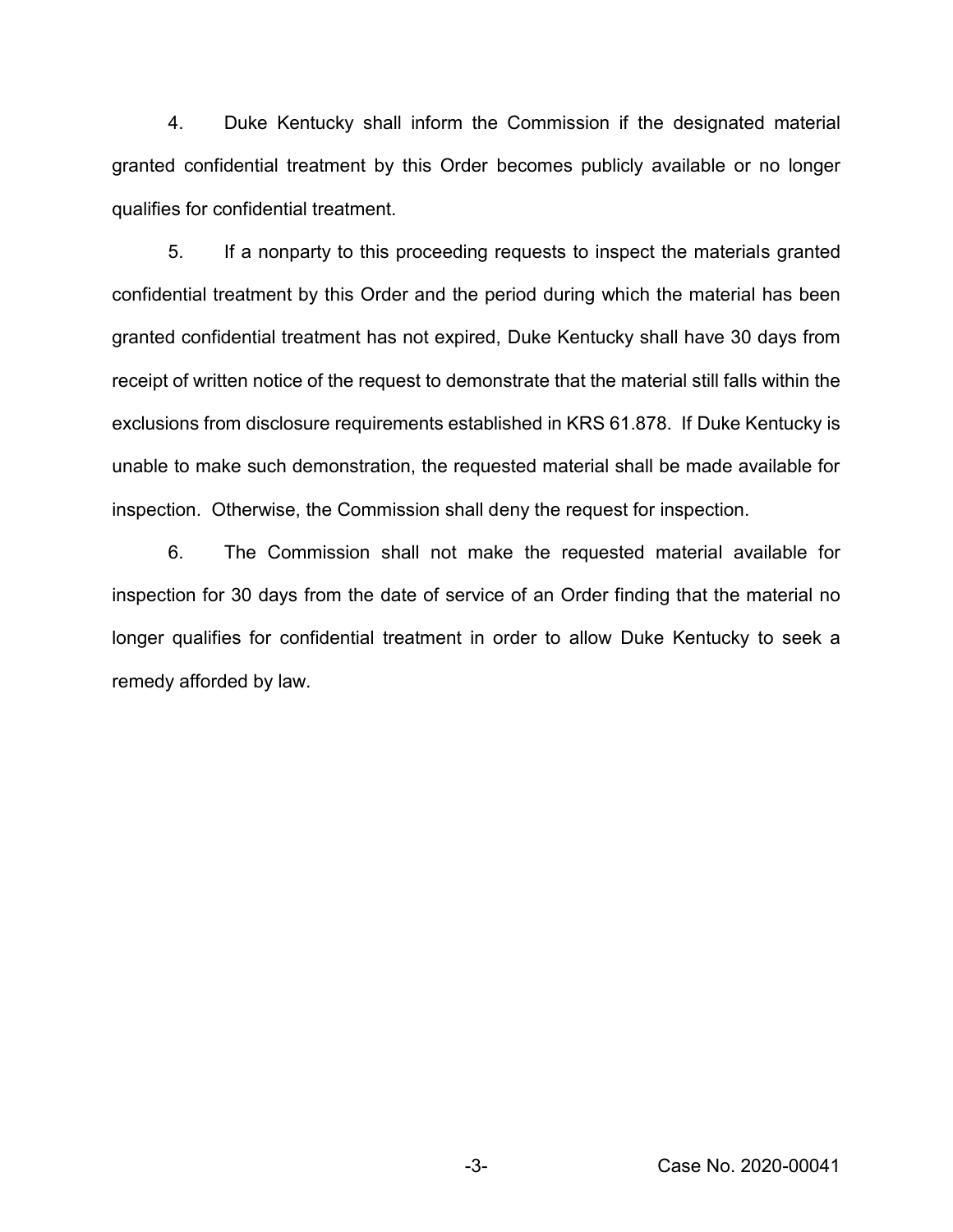By the Commission



ATTEST:

Jhde O. Fridancy

Executive Director

Case No. 2020-00041